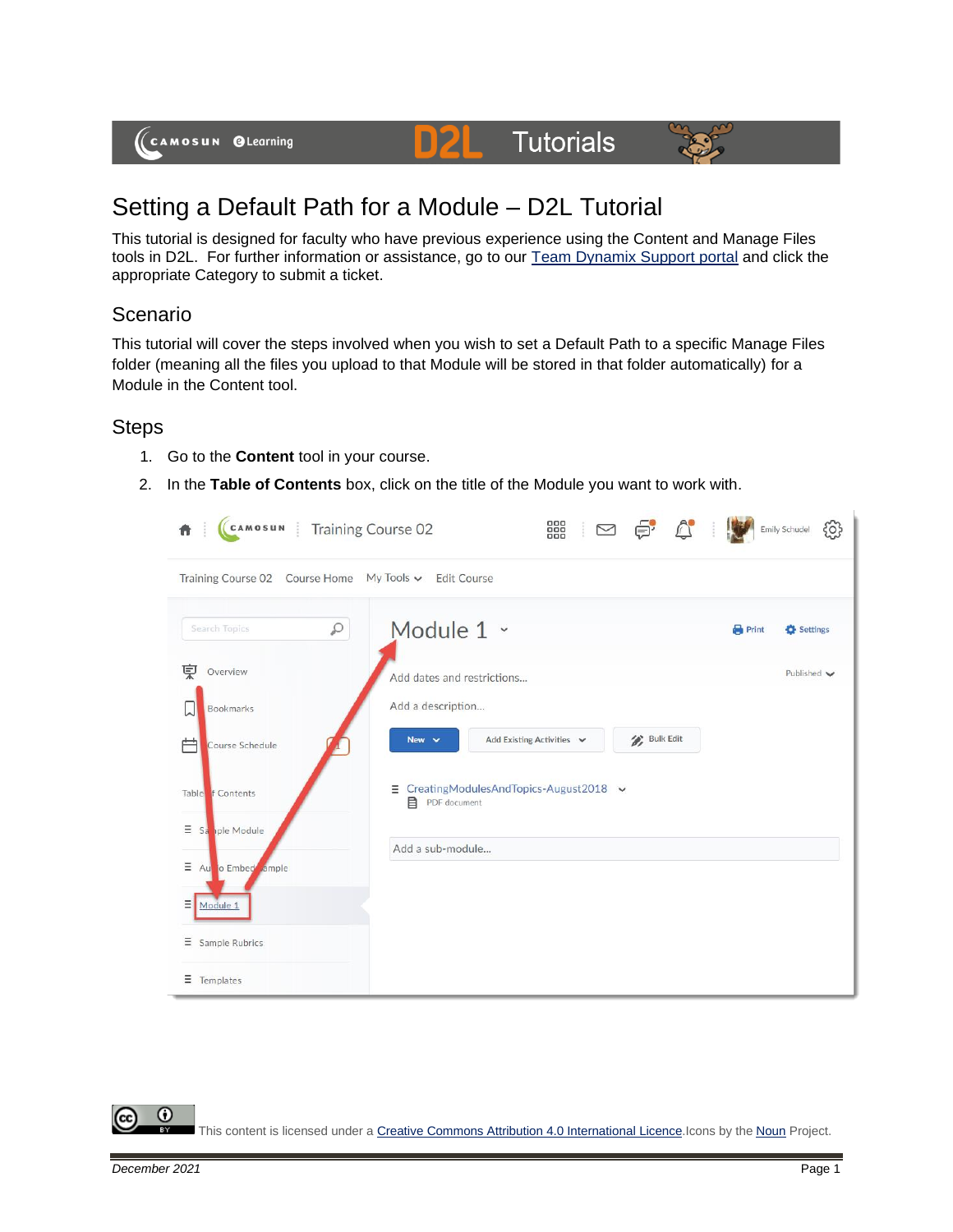- Training Course 02 Course Home My Tools v Edit Course Module 1  $\circ$  $\overline{\check{}}$ Search Topics  $\bigoplus$  Print Settings Edit Title **東** Overview Published  $\blacktriangleright$ Add dates and restri Download Add a description...  $\Box$  Bookmarks Set Default Path **Bulk Edit** New  $\sim$ | Course Schedule  $\boxed{1}$ Set All Completion Move Up  $\equiv$ atingModule Table of Contents PDF docume 自 Move Down  $\equiv$  Sample Module Move To Add a sub-module.  $\Xi$  Audio Embed Samp Delete Module  $\equiv$  Module 1  $\equiv$  Sample Rubrics  $\equiv$  Templates
- 3. Click on the down arrow next to the title of the Module and select **Set Default Path**

4. In the pop-up box, click **Change Path**. You will then see a list of the folders you have available in the Manage Files area.

| Where do you want to save your files?<br>You can change the folder where files will be saved. This can<br>help to organize large courses. | ×  |
|-------------------------------------------------------------------------------------------------------------------------------------------|----|
| /content/training/TRAIN_02/<br><b>Change Path</b>                                                                                         |    |
|                                                                                                                                           |    |
| <b>Save</b><br>Cancel                                                                                                                     | h. |

 $\odot$ This content is licensed under [a Creative Commons Attribution 4.0 International Licence.I](https://creativecommons.org/licenses/by/4.0/)cons by the [Noun](https://creativecommons.org/website-icons/) Project.